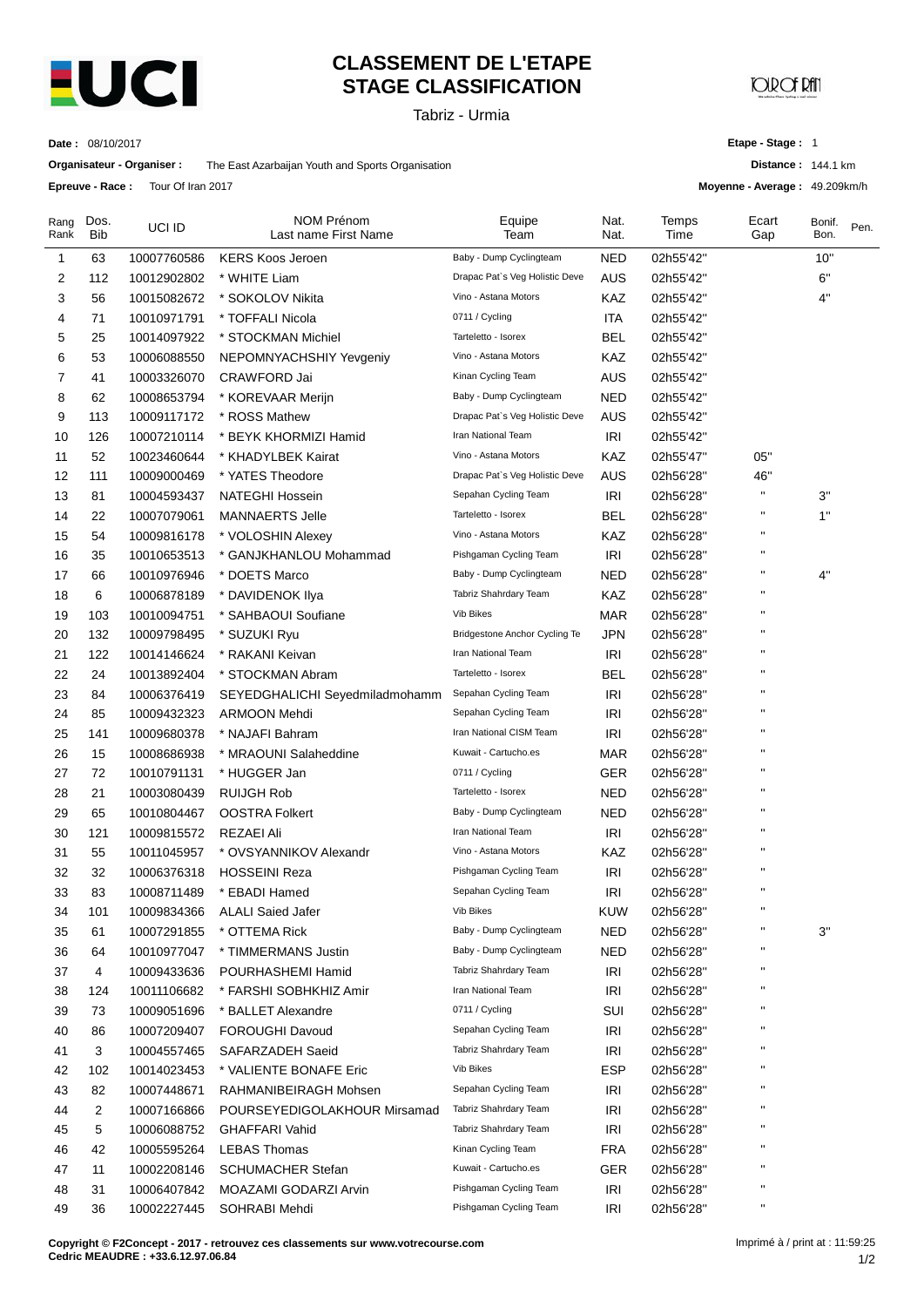| 50 | 23           | 10010978966 | * LEIGH Andrew                        | Tarteletto - Isorex            | <b>GBR</b> | 02h56'28" | $\mathbf{H}$   |    |
|----|--------------|-------------|---------------------------------------|--------------------------------|------------|-----------|----------------|----|
| 51 | 34           | 10007803733 | * KOLAHDOUZ HAGH Amir                 | Pishgaman Cycling Team         | IRI        | 02h56'28" | $\mathbf{H}$   |    |
| 52 | 14           | 10005509277 | <b>GUTIERREZ REVUELTA Jose Manuel</b> | Kuwait - Cartucho.es           | <b>ESP</b> | 02h56'28" |                |    |
| 53 | 146          | 10067400129 | * HASHEMI Mohammad                    | Iran National CISM Team        | <b>IRI</b> | 02h56'28" |                |    |
| 54 | 133          | 10008197288 | * ISHIBASHI Manabu                    | Bridgestone Anchor Cycling Te  | <b>JPN</b> | 02h56'28" | $\mathbf{H}$   |    |
| 55 | 12           | 10000991808 | <b>REBELLIN Davide</b>                | Kuwait - Cartucho.es           | <b>ITA</b> | 02h56'28" | $\blacksquare$ |    |
| 56 | 46           | 10009799408 | * ASO Keisuke                         | Kinan Cycling Team             | <b>JPN</b> | 02h56'28" | $\mathbf{H}$   |    |
| 57 | 115          | 10011124971 | <b>FEATONBY Jesse</b>                 | Drapac Pat's Veg Holistic Deve | <b>AUS</b> | 02h56'28" |                |    |
| 58 | 142          | 10009433737 | <b>KHORSHID Khalil</b>                | Iran National CISM Team        | IRI        | 02h56'28" | $\blacksquare$ |    |
| 59 | 33           | 10003333851 | RAJABLOU Mohammad                     | Pishgaman Cycling Team         | <b>IRI</b> | 02h56'28" | $\mathbf{H}$   |    |
| 60 | 114          | 10014260394 | * PANE James                          | Drapac Pat's Veg Holistic Deve | <b>AUS</b> | 02h56'28" | $\blacksquare$ |    |
| 61 | 26           | 10008857696 | * DE ROOZE Niels                      | Tarteletto - Isorex            | <b>BEL</b> | 02h56'28" | $\blacksquare$ | 1' |
| 62 | 125          | 10013986572 | * MORADI Mohammad Amin                | Iran National Team             | <b>IRI</b> | 02h56'28" | $\mathbf{H}$   |    |
| 63 | $\mathbf{1}$ | 10001198134 | MIZBANI IRANAGH Ghader                | Tabriz Shahrdary Team          | IRI        | 02h56'28" | $\mathbf{H}$   |    |
| 64 | 45           | 10007274576 | YAMAMOTO Genki                        | Kinan Cycling Team             | <b>JPN</b> | 02h56'28" | п              |    |
| 65 | 123          | 10016155130 | * ALIZADEHCHAKHLOU Jafar              | Iran National Team             | IRI        | 02h56'28" | $\blacksquare$ |    |
| 66 | 51           | 10009385742 | * ASTAFYEV Stepan                     | Vino - Astana Motors           | <b>KAZ</b> | 02h56'28" |                |    |
| 67 | 143          | 10009001277 | * ESMAILZADEH Dariush                 | Iran National CISM Team        | <b>IRI</b> | 02h56'28" | п              |    |
| 68 | 134          | 10002931303 | <b>MONIER Damien</b>                  | Bridgestone Anchor Cycling Te  | <b>FRA</b> | 02h56'28" | $\blacksquare$ |    |
| 69 | 131          | 10006076628 | <b>HATSUYAMA Sho</b>                  | Bridgestone Anchor Cycling Te  | <b>JPN</b> | 02h56'28" | $\mathbf{H}$   |    |
| 70 | 144          | 10009014011 | * EBADALLAHIRAFSANJANI Mahdi          | Iran National CISM Team        | IRI        | 02h56'28" | $\blacksquare$ |    |
| 71 | 43           | 10016010337 | * NAKANISHI Kenji                     | Kinan Cycling Team             | <b>JPN</b> | 02h56'28" |                |    |
| 72 | 13           | 10014121160 | <b>BOYS Matt</b>                      | Kuwait - Cartucho.es           | <b>AUS</b> | 02h56'28" | $\mathbf{H}$   |    |
| 73 | 116          | 10009779402 | * KATSONIS Nicholas                   | Drapac Pat's Veg Holistic Deve | <b>AUS</b> | 02h56'28" | $\mathbf{H}$   |    |
| 74 | 135          | 10009799004 | * ARASHIRO Yudai                      | Bridgestone Anchor Cycling Te  | <b>JPN</b> | 02h56'28" | $\mathbf{H}$   |    |
| 75 | 74           | 10013842890 | * ENGEL Jonas                         | 0711 / Cycling                 | <b>GER</b> | 02h56'28" | $\mathbf{H}$   |    |
| 76 | 105          | 10007731082 | * AL SAMMIRRAIE Saad Ali Yaseen       | <b>Vib Bikes</b>               | <b>IRQ</b> | 02h58'09" | 02'27"         |    |
| 77 | 145          | 10067246848 | * JAFAR ZADEH Morteza                 | Iran National CISM Team        | IRI        | 02h58'09" | $\mathbf{H}$   |    |
| 78 | 104          | 10015401156 | * AHMOUDA Allaeldin                   | <b>Vib Bikes</b>               | <b>LBA</b> | 02h59'51" | 04'09"         |    |

Aucun coureur hors-délai / No OTL

**Nombre de partants : 79**

**NON PARTANTS - DN** S Dossard/Bib 75 - MAYER Yannick - 0711 / Cycling - 10006656002 Numbers : 1

**ABANDONS - DNF** Dossard/Bib 16 - GRIJALBA Fernando - Kuwait - Cartucho.es - 10006556069 Numbers : 1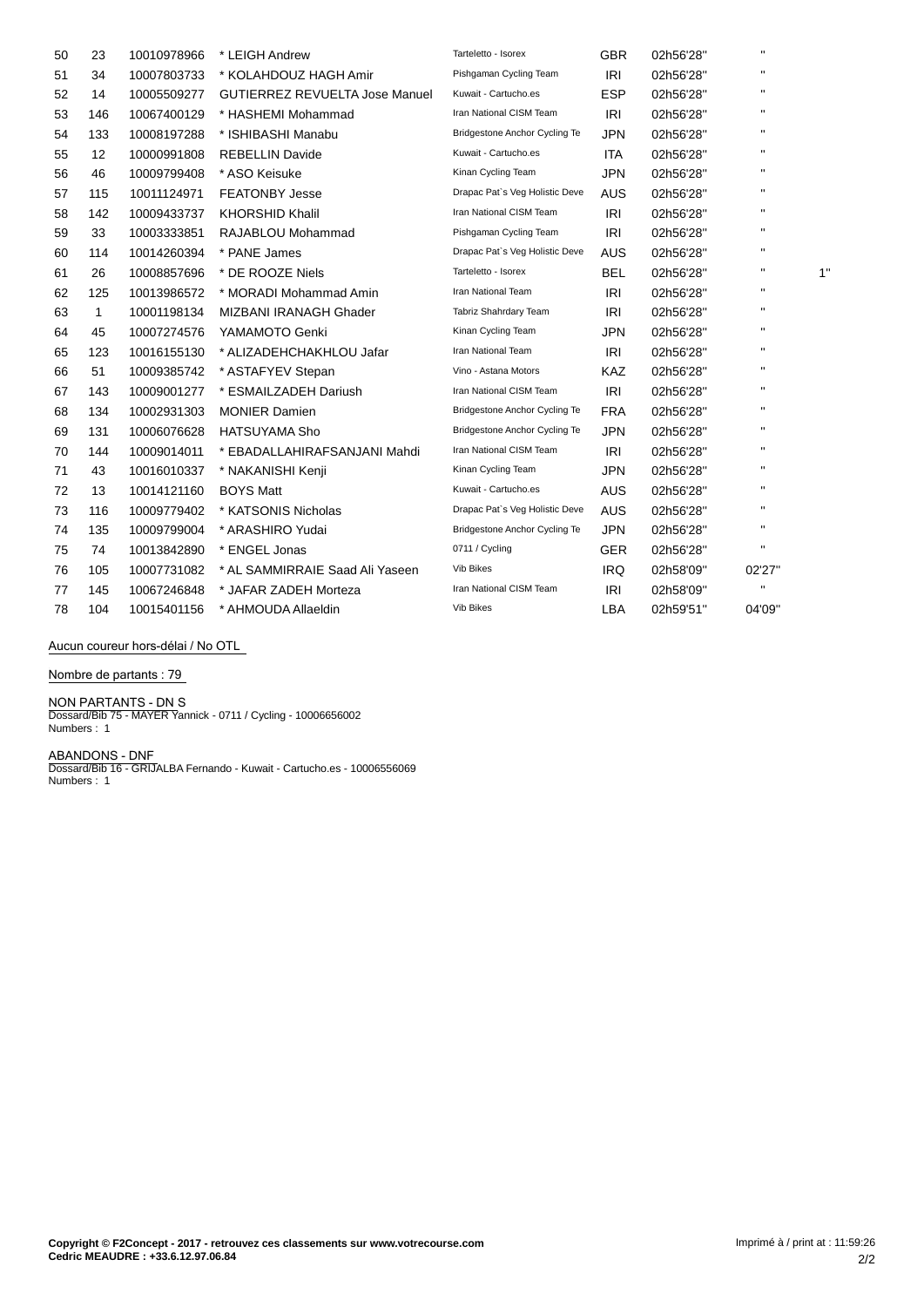

## **CLASSEMENT GENERAL GENERAL CLASSIFICATION**

Tabriz - Urmia

**JOROF RAT** 

**Etape - Stage :** 1

**Distance :** 144.1 km

**Date :** 08/10/2017

| Organisateur - Organiser : | The East Azarbaijan Youth and Sports Organisation |
|----------------------------|---------------------------------------------------|
|----------------------------|---------------------------------------------------|

**Epreuve - Race :** Tour Of Iran 2017

|              | ⊏preuve - Race : | <b>TOUT OF IREL ZUT?</b> |                                    |                                   |              | Moyenne - Average: 49.209km/h |              |
|--------------|------------------|--------------------------|------------------------------------|-----------------------------------|--------------|-------------------------------|--------------|
| Rang<br>Rank | Dos.<br>Bib      | UCI ID                   | NOM Prénom<br>Last name First Name | Equipe<br>Team                    | Nat.<br>Nat. | Temps<br>Time                 | Ecart<br>Gap |
| 1            | 63               | 10007760586              | <b>KERS Koos Jeroen</b>            | Baby - Dump Cyclingteam           | <b>NED</b>   | 02h55'32"                     |              |
| 2            | 112              | 10012902802              | * WHITE Liam                       | Drapac Pat's Veg Holistic Develop | <b>AUS</b>   | 02h55'36"                     | 04"          |
| 3            | 56               | 10015082672              | * SOKOLOV Nikita                   | Vino - Astana Motors              | KAZ          | 02h55'38"                     | 06"          |
| 4            | 71               | 10010971791              | * TOFFALI Nicola                   | 0711 / Cycling                    | ITA          | 02h55'42"                     | 10"          |
| 5            | 25               | 10014097922              | * STOCKMAN Michiel                 | Tarteletto - Isorex               | BEL          | 02h55'42"                     | п            |
| 6            | 53               | 10006088550              | NEPOMNYACHSHIY Yevgeniy            | Vino - Astana Motors              | KAZ          | 02h55'42"                     | $\mathbf{H}$ |
| 7            | 41               | 10003326070              | CRAWFORD Jai                       | Kinan Cycling Team                | <b>AUS</b>   | 02h55'42"                     | $\mathbf{H}$ |
| 8            | 62               | 10008653794              | * KOREVAAR Merijn                  | Baby - Dump Cyclingteam           | <b>NED</b>   | 02h55'42"                     | $\mathbf{H}$ |
| 9            | 113              | 10009117172              | * ROSS Mathew                      | Drapac Pat's Veg Holistic Develop | <b>AUS</b>   | 02h55'42"                     | $\mathbf{H}$ |
| 10           | 126              | 10007210114              | * BEYK KHORMIZI Hamid              | Iran National Team                | IRI          | 02h55'42"                     | $\mathbf{H}$ |
| 11           | 52               | 10023460644              | * KHADYLBEK Kairat                 | Vino - Astana Motors              | KAZ          | 02h55'47"                     | 15"          |
| 12           | 66               | 10010976946              | * DOETS Marco                      | Baby - Dump Cyclingteam           | NED          | 02h56'24"                     | 52"          |
| 13           | 81               | 10004593437              | <b>NATEGHI Hossein</b>             | Sepahan Cycling Team              | IRI          | 02h56'25"                     | 53"          |
| 14           | 61               | 10007291855              | * OTTEMA Rick                      | Baby - Dump Cyclingteam           | <b>NED</b>   | 02h56'25"                     | $\mathbf{u}$ |
| 15           | 22               | 10007079061              | <b>MANNAERTS Jelle</b>             | Tarteletto - Isorex               | <b>BEL</b>   | 02h56'27"                     | 55"          |
| 16           | 26               | 10008857696              | * DE ROOZE Niels                   | Tarteletto - Isorex               | <b>BEL</b>   | 02h56'27"                     | $\mathbf{u}$ |
| 17           | 111              | 10009000469              | * YATES Theodore                   | Drapac Pat's Veg Holistic Develop | <b>AUS</b>   | 02h56'28"                     | 56"          |
| 18           | 54               | 10009816178              | * VOLOSHIN Alexey                  | Vino - Astana Motors              | KAZ          | 02h56'28"                     | $\mathbf{H}$ |
| 19           | 35               | 10010653513              | * GANJKHANLOU Mohammad             | Pishgaman Cycling Team            | IRI          | 02h56'28"                     | $\mathbf{H}$ |
| 20           | 6                | 10006878189              | * DAVIDENOK Ilya                   | Tabriz Shahrdary Team             | KAZ          | 02h56'28"                     | $\mathbf{H}$ |
| 21           | 103              | 10010094751              | * SAHBAOUI Soufiane                | Vib Bikes                         | MAR          | 02h56'28"                     | $\mathbf{H}$ |
| 22           | 132              | 10009798495              | * SUZUKI Ryu                       | Bridgestone Anchor Cycling Team   | <b>JPN</b>   | 02h56'28"                     | $\mathbf{H}$ |
| 23           | 122              | 10014146624              | * RAKANI Keivan                    | Iran National Team                | IRI          | 02h56'28"                     | $\mathbf{H}$ |
| 24           | 24               | 10013892404              | * STOCKMAN Abram                   | Tarteletto - Isorex               | BEL          | 02h56'28"                     | $\mathbf{H}$ |
| 25           | 84               | 10006376419              | SEYEDGHALICHI Seyedmiladmohammad   | Sepahan Cycling Team              | IRI          | 02h56'28"                     | $\mathbf{H}$ |
| 26           | 85               | 10009432323              | ARMOON Mehdi                       | Sepahan Cycling Team              | <b>IRI</b>   | 02h56'28"                     | $\mathbf{H}$ |
| 27           | 141              | 10009680378              | * NAJAFI Bahram                    | Iran National CISM Team           | IRI          | 02h56'28"                     | п            |
| 28           | 15               | 10008686938              | * MRAOUNI Salaheddine              | Kuwait - Cartucho.es              | <b>MAR</b>   | 02h56'28"                     | $\mathbf{H}$ |
| 29           | 72               | 10010791131              | * HUGGER Jan                       | 0711 / Cycling                    | <b>GER</b>   | 02h56'28"                     | $\mathbf{H}$ |
| 30           | 21               | 10003080439              | RUIJGH Rob                         | Tarteletto - Isorex               | NED          | 02h56'28"                     | $\mathbf{H}$ |
| 31           | 65               | 10010804467              | <b>OOSTRA Folkert</b>              | Baby - Dump Cyclingteam           | <b>NED</b>   | 02h56'28"                     | $\mathbf{H}$ |
| 32           | 121              | 10009815572              | <b>REZAEI Ali</b>                  | Iran National Team                | IRI          | 02h56'28"                     | $\mathbf{H}$ |
| 33           | 55               | 10011045957              | * OVSYANNIKOV Alexandr             | Vino - Astana Motors              | KAZ          | 02h56'28"                     | $\mathbf{H}$ |
| 34           | 32               | 10006376318              | HOSSEINI Reza                      | Pishgaman Cycling Team            | <b>IRI</b>   | 02h56'28"                     | п            |
| 35           | 83               | 10008711489              | * EBADI Hamed                      | Sepahan Cycling Team              | IRI          | 02h56'28"                     | П            |
| 36           | 101              | 10009834366              | <b>ALALI Saied Jafer</b>           | Vib Bikes                         | <b>KUW</b>   | 02h56'28"                     | п            |
| 37           | 64               | 10010977047              | * TIMMERMANS Justin                | Baby - Dump Cyclingteam           | NED          | 02h56'28"                     | п            |
| 38           | 4                | 10009433636              | POURHASHEMI Hamid                  | Tabriz Shahrdary Team             | IRI          | 02h56'28"                     | $\mathbf{H}$ |
| 39           | 124              | 10011106682              | * FARSHI SOBHKHIZ Amir             | Iran National Team                | <b>IRI</b>   | 02h56'28"                     | п            |
| 40           | 73               | 10009051696              | * BALLET Alexandre                 | 0711 / Cycling                    | SUI          | 02h56'28"                     | Н            |
| 41           | 86               | 10007209407              | FOROUGHI Davoud                    | Sepahan Cycling Team              | IRI          | 02h56'28"                     | П            |
| 42           | 3                | 10004557465              | SAFARZADEH Saeid                   | Tabriz Shahrdary Team             | IRI          | 02h56'28"                     | Н            |
| 43           | 102              | 10014023453              | * VALIENTE BONAFE Eric             | Vib Bikes                         | <b>ESP</b>   | 02h56'28"                     | п            |
| 44           | 82               |                          | RAHMANIBEIRAGH Mohsen              | Sepahan Cycling Team              | IRI          |                               | п            |
| 45           | $\overline{2}$   | 10007448671              |                                    | Tabriz Shahrdary Team             | IRI          | 02h56'28"                     | $\mathbf{H}$ |
|              |                  | 10007166866              | POURSEYEDIGOLAKHOUR Mirsamad       | Tabriz Shahrdary Team             |              | 02h56'28"                     | п            |
| 46           | 5                | 10006088752              | <b>GHAFFARI Vahid</b>              | Kinan Cycling Team                | IRI          | 02h56'28"                     | $\mathbf{H}$ |
| 47           | 42               | 10005595264              | <b>LEBAS Thomas</b>                | Kuwait - Cartucho.es              | <b>FRA</b>   | 02h56'28"                     | $\mathbf{H}$ |
| 48           | 11               | 10002208146              | <b>SCHUMACHER Stefan</b>           |                                   | <b>GER</b>   | 02h56'28"                     | Ħ            |
| 49           | 31               | 10006407842              | MOAZAMI GODARZI Arvin              | Pishgaman Cycling Team            | IRI          | 02h56'28"                     |              |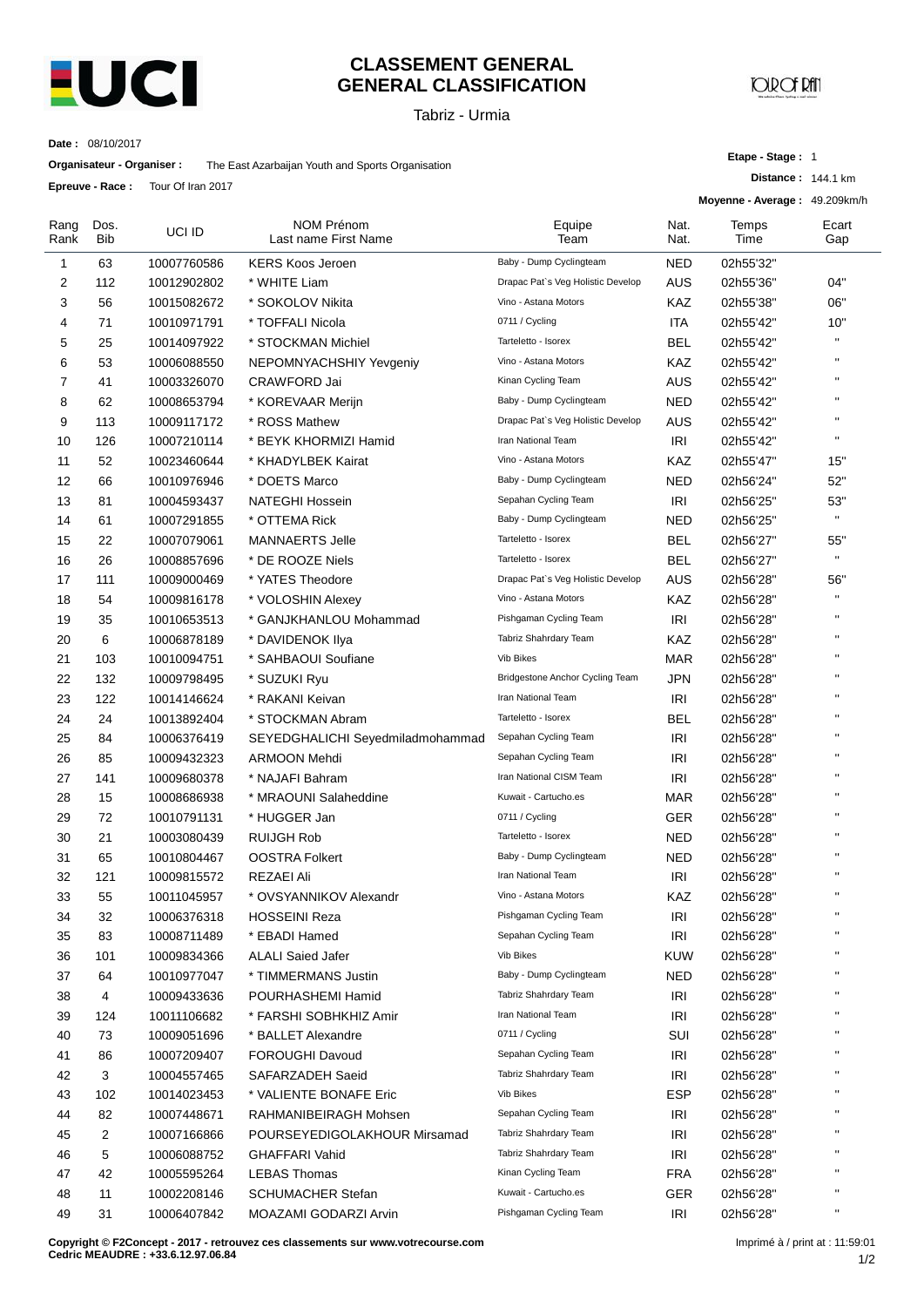| 50 | 36                | 10002227445 | <b>SOHRABI Mehdi</b>                  | Pishgaman Cycling Team            | <b>IRI</b> | 02h56'28" | $\mathbf{H}$ |
|----|-------------------|-------------|---------------------------------------|-----------------------------------|------------|-----------|--------------|
| 51 | 23                | 10010978966 | * LEIGH Andrew                        | Tarteletto - Isorex               | <b>GBR</b> | 02h56'28" | $\mathbf{H}$ |
| 52 | 34                | 10007803733 | * KOLAHDOUZ HAGH Amir                 | Pishgaman Cycling Team            | IRI        | 02h56'28" | $\mathbf{H}$ |
| 53 | 14                | 10005509277 | <b>GUTIERREZ REVUELTA Jose Manuel</b> | Kuwait - Cartucho.es              | <b>ESP</b> | 02h56'28" | $\mathbf{H}$ |
| 54 | 146               | 10067400129 | * HASHEMI Mohammad                    | Iran National CISM Team           | IRI        | 02h56'28" | $\mathbf{H}$ |
| 55 | 133               | 10008197288 | * ISHIBASHI Manabu                    | Bridgestone Anchor Cycling Team   | <b>JPN</b> | 02h56'28" | $\mathbf{H}$ |
| 56 | $12 \overline{ }$ | 10000991808 | <b>REBELLIN Davide</b>                | Kuwait - Cartucho.es              | <b>ITA</b> | 02h56'28" | $\mathbf{H}$ |
| 57 | 46                | 10009799408 | * ASO Keisuke                         | Kinan Cycling Team                | <b>JPN</b> | 02h56'28" | $\mathbf{H}$ |
| 58 | 115               | 10011124971 | <b>FEATONBY Jesse</b>                 | Drapac Pat's Veg Holistic Develop | <b>AUS</b> | 02h56'28" | $\mathbf{H}$ |
| 59 | 142               | 10009433737 | <b>KHORSHID Khalil</b>                | Iran National CISM Team           | IRI        | 02h56'28" | $\mathbf{H}$ |
| 60 | 33                | 10003333851 | RAJABLOU Mohammad                     | Pishgaman Cycling Team            | IRI        | 02h56'28" | $\mathbf{H}$ |
| 61 | 114               | 10014260394 | * PANE James                          | Drapac Pat's Veg Holistic Develop | <b>AUS</b> | 02h56'28" | $\mathbf{H}$ |
| 62 | 125               | 10013986572 | * MORADI Mohammad Amin                | Iran National Team                | <b>IRI</b> | 02h56'28" | $\mathbf{H}$ |
| 63 | $\mathbf{1}$      | 10001198134 | MIZBANI IRANAGH Ghader                | Tabriz Shahrdary Team             | <b>IRI</b> | 02h56'28" | $\mathbf{H}$ |
| 64 | 45                | 10007274576 | YAMAMOTO Genki                        | Kinan Cycling Team                | <b>JPN</b> | 02h56'28" | $\mathbf{H}$ |
| 65 | 123               | 10016155130 | * ALIZADEHCHAKHLOU Jafar              | Iran National Team                | IRI        | 02h56'28" | $\mathbf{H}$ |
| 66 | 51                | 10009385742 | * ASTAFYEV Stepan                     | Vino - Astana Motors              | <b>KAZ</b> | 02h56'28" | $\mathbf{H}$ |
| 67 | 143               | 10009001277 | * ESMAILZADEH Dariush                 | Iran National CISM Team           | IRI        | 02h56'28" | $\mathbf{H}$ |
| 68 | 134               | 10002931303 | <b>MONIER Damien</b>                  | Bridgestone Anchor Cycling Team   | <b>FRA</b> | 02h56'28" | $\mathbf{H}$ |
| 69 | 131               | 10006076628 | <b>HATSUYAMA Sho</b>                  | Bridgestone Anchor Cycling Team   | <b>JPN</b> | 02h56'28" | $\mathbf{H}$ |
| 70 | 144               | 10009014011 | * EBADALLAHIRAFSANJANI Mahdi          | Iran National CISM Team           | <b>IRI</b> | 02h56'28" | $\mathbf{H}$ |
| 71 | 43                | 10016010337 | * NAKANISHI Kenji                     | Kinan Cycling Team                | <b>JPN</b> | 02h56'28" | $\mathbf{H}$ |
| 72 | 13                | 10014121160 | <b>BOYS Matt</b>                      | Kuwait - Cartucho.es              | <b>AUS</b> | 02h56'28" | $\mathbf{H}$ |
| 73 | 116               | 10009779402 | * KATSONIS Nicholas                   | Drapac Pat's Veg Holistic Develop | <b>AUS</b> | 02h56'28" | $\mathbf{H}$ |
| 74 | 135               | 10009799004 | * ARASHIRO Yudai                      | Bridgestone Anchor Cycling Team   | <b>JPN</b> | 02h56'28" | $\mathbf{H}$ |
| 75 | 74                | 10013842890 | * ENGEL Jonas                         | 0711 / Cycling                    | <b>GER</b> | 02h56'28" | $\mathbf{H}$ |
| 76 | 105               | 10007731082 | * AL SAMMIRRAIE Saad Ali Yaseen       | <b>Vib Bikes</b>                  | <b>IRQ</b> | 02h58'09" | 02'37"       |
| 77 | 145               | 10067246848 | * JAFAR ZADEH Morteza                 | Iran National CISM Team           | IRI        | 02h58'09" | $\mathbf{H}$ |
| 78 | 104               | 10015401156 | * AHMOUDA Allaeldin                   | Vib Bikes                         | LBA        | 02h59'51" | 04'19"       |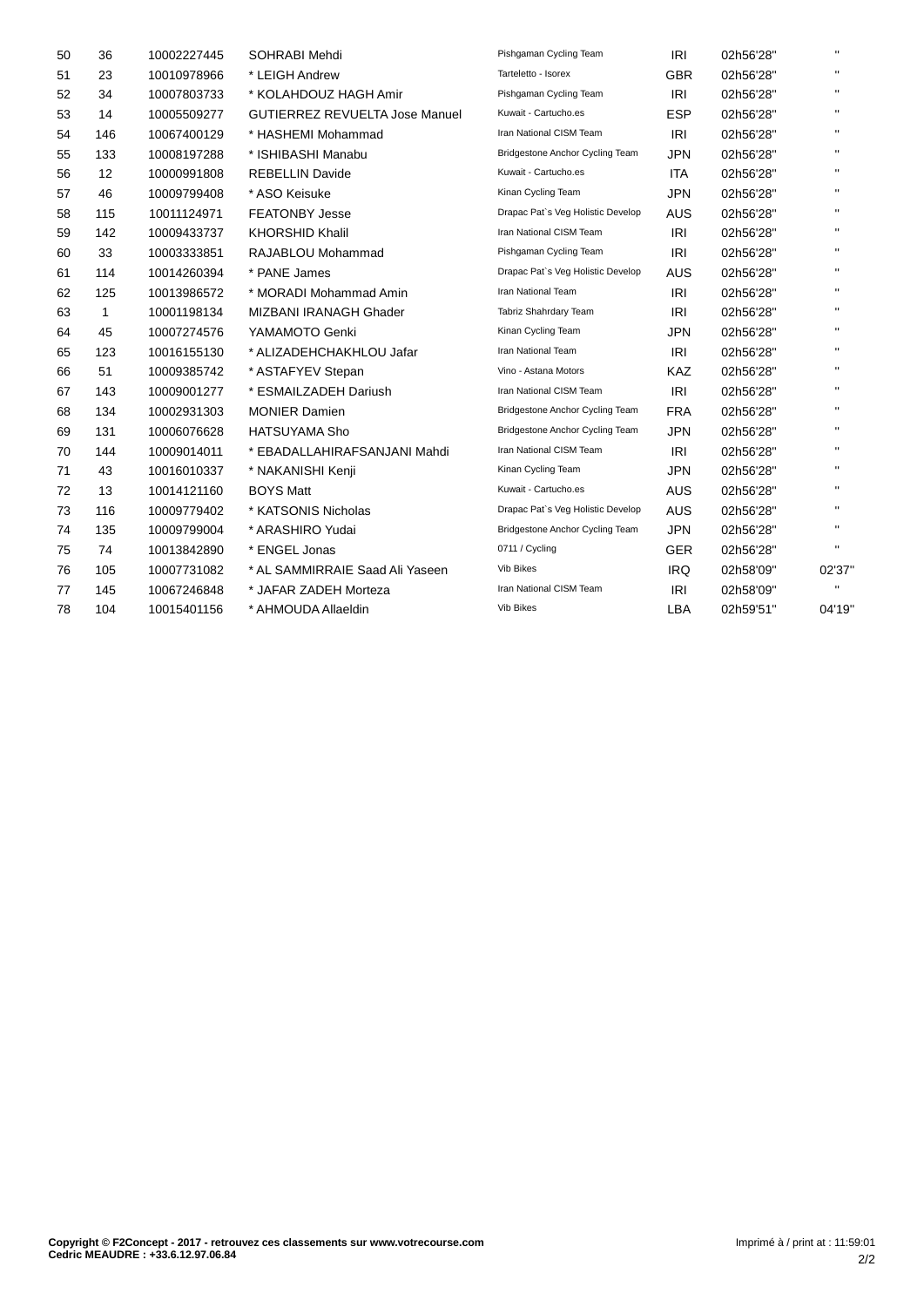

# **MEILLEUR GRIMPEUR MOUNTAIN CLASSIFICATION**

**JOIR OF RATI** 

**Etape - Stage :** 1

Tabriz - Urmia

08/10/2017 **Date :**

### **Organisateur - Organiser :** The East Azarbaijan Youth and Sports

**Epreuve** - Race: Tour Of Iran 2017

## **Classement de l'étape - Stage classification Classement général - General classification**

| Rg<br>Rk      | <b>Bib</b>      | Dos. Nom Prénom<br>Last name First name | Nat. | Equipe<br>Team | Pts | Bon. | Rq<br>Rk | Dos<br>Bit |
|---------------|-----------------|-----------------------------------------|------|----------------|-----|------|----------|------------|
|               | km 81.5 - Cat.4 |                                         |      |                |     |      |          | 15         |
|               | 15              | <b>MRAOUNI Salaheddine</b>              | MAR  | <b>KWC</b>     | 4   |      | 2        | 35         |
| $\mathcal{P}$ | 35              | GANJKHANLOU Mohammad                    | IRI  | <b>PKY</b>     | 2   |      | 3        | 41         |
| 3             | 41              | CRAWFORD Jai                            | AUS  | <b>KIN</b>     |     |      |          |            |

|  | lassement général - General classification |  |
|--|--------------------------------------------|--|

| Nom Prénom<br>Last name First name | Nat.       | Equipe<br>Team | Pts | Bon. | Ra<br>Rk | Dos.<br><b>Bib</b> | Nom Prénom<br>Last name First name | UCI ID      | Equipe<br>Team | Pts |
|------------------------------------|------------|----------------|-----|------|----------|--------------------|------------------------------------|-------------|----------------|-----|
| at.4                               |            |                |     |      |          | 15                 | MRAOUNI Salaheddine                | 10008686938 | <b>KWC</b>     | 4   |
| MRAOUNI Salaheddine                | MAR        | KWC            |     |      |          | 35                 | GANJKHANLOU Mohammad               | 10010653513 | <b>PKY</b>     | 2   |
| GANJKHANLOU Mohammad               | <b>IRI</b> | PKY            | っ   |      |          | 4 <sup>1</sup>     | CRAWFORD Jai                       | 10003326070 | <b>KIN</b>     |     |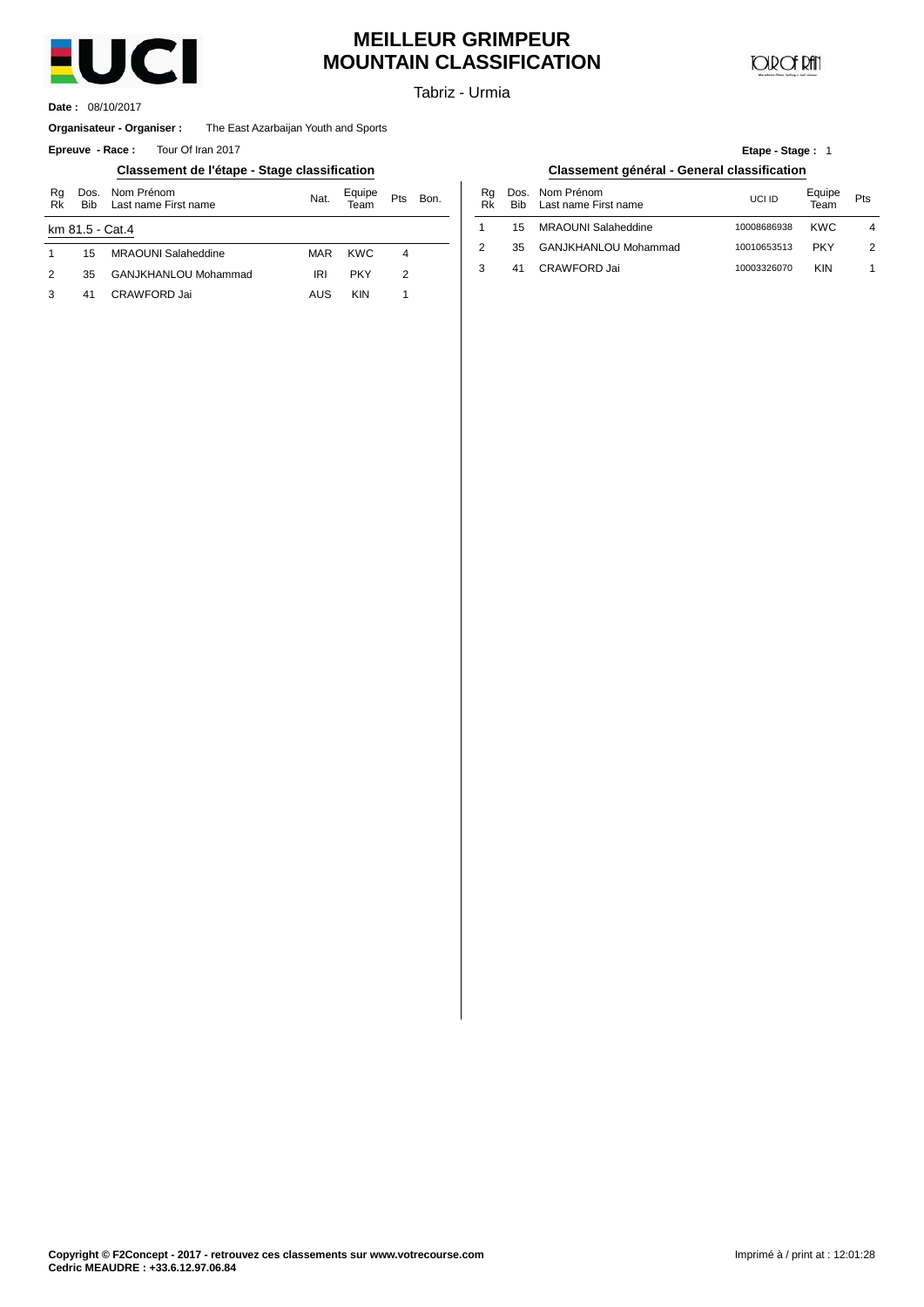

# **CLASSEMENT DES SPRINTS SPRINTS CLASSIFICATION**

Tabriz - Urmia

**Date :** 08/10/2017

**Organisateur - Organiser :** The East Azarbaijan Youth and Sports Organisation

**Epreuve - Race :** Tour Of Iran 2017

## **Classement de l'étape - Stage classification Classement général - General classification**

| Rg | Dos.            | Nom Prénom             | Nat.       | Equipe     | Pts            | Bon. | Rg<br>Rk | Dos.<br>Bib | Nom Prénom<br>Last name First name | N° licence UCI<br><b>UCI Code</b> | Equipe<br>Team | Pts |
|----|-----------------|------------------------|------------|------------|----------------|------|----------|-------------|------------------------------------|-----------------------------------|----------------|-----|
|    |                 | km 43.3 - Sprint       |            |            |                |      |          | 66          | <b>DOETS Marco</b>                 |                                   | <b>BDC</b>     | ε   |
|    | 81              | <b>NATEGHI Hossein</b> | IRI        | <b>SPT</b> | 6              | 3    | 2        | 81          | NATEGHI Hossein                    |                                   | <b>SPT</b>     | 6   |
| 2  | 66              | <b>DOETS Marco</b>     | <b>NED</b> | <b>BDC</b> | 4              | 2    | 3        | 61          | <b>OTTEMA Rick</b>                 |                                   | <b>BDC</b>     | 6   |
| 3  | 26              | DE ROOZE Niels         | <b>BEL</b> | <b>TIS</b> | $\overline{2}$ |      | 4        | 22          | <b>MANNAERTS Jelle</b>             |                                   | TIS            | 2   |
|    |                 |                        |            |            |                |      | 5        | 26          | DE ROOZE Niels                     |                                   | <b>TIS</b>     | 2   |
|    | km 117 - Sprint |                        |            |            |                |      |          |             |                                    |                                   |                |     |
| -1 | 61              | <b>OTTEMA Rick</b>     | <b>NED</b> | <b>BDC</b> | 6              | 3    |          |             |                                    |                                   |                |     |
| 2  | 66              | <b>DOETS Marco</b>     | <b>NED</b> | <b>BDC</b> | 4              | 2    |          |             |                                    |                                   |                |     |
| 3  | 22              | <b>MANNAERTS Jelle</b> | <b>BEL</b> | <b>TIS</b> | 2              |      |          |             |                                    |                                   |                |     |
|    |                 |                        |            |            |                |      |          |             |                                    |                                   |                |     |

| ation      | Classement général - General classification |      |                |                    |                                    |                                   |                |     |  |  |  |
|------------|---------------------------------------------|------|----------------|--------------------|------------------------------------|-----------------------------------|----------------|-----|--|--|--|
| Equipe     | Pts                                         | Bon. | Rg<br>Rk       | Dos.<br><b>Bib</b> | Nom Prénom<br>Last name First name | N° licence UCI<br><b>UCI Code</b> | Equipe<br>Team | Pts |  |  |  |
|            |                                             |      |                | 66                 | <b>DOETS Marco</b>                 |                                   | <b>BDC</b>     | 8   |  |  |  |
| <b>SPT</b> | 6                                           | 3    | 2              | 81                 | <b>NATEGHI Hossein</b>             |                                   | <b>SPT</b>     | 6   |  |  |  |
| <b>BDC</b> | $\overline{4}$                              | 2    | 3              | 61                 | <b>OTTEMA Rick</b>                 |                                   | <b>BDC</b>     | 6   |  |  |  |
| <b>TIS</b> | 2                                           | 1    | $\overline{4}$ | 22                 | <b>MANNAERTS Jelle</b>             |                                   | TIS            | 2   |  |  |  |
|            |                                             |      | 5              | 26                 | DE ROOZE Niels                     |                                   | TIS            | 2   |  |  |  |

**Etape - Stage :** 1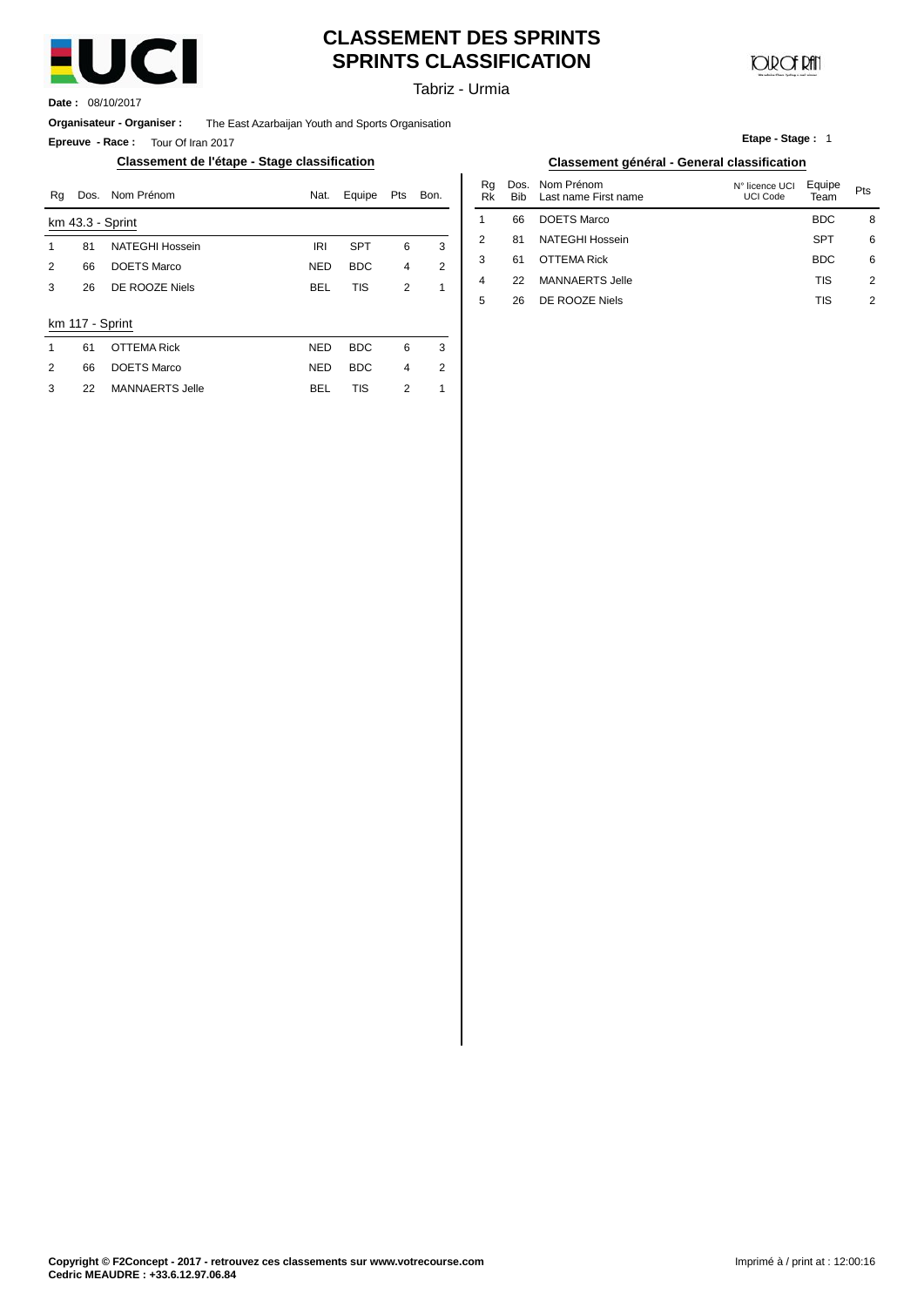

## Tabriz - Urmia **CLASSEMENT GENERAL DES JEUNES BEST YOUNG GENERAL CLASSIFICATION**

**JOROF RAT** 

**Date :** 08/10/2017

## **Organisateur - Organiser :** The East Azarbaijan Youth and Sports

**Epreuve - Race :** Tour Of Iran 2017

**Etape - Stage :** 1

**Distance :** 144.1 km

| Rang<br>Rank | Dos.<br><b>Bib</b> | NOM Prénom<br>Last name First Name | Equipe<br>Team                             | UCI ID      | Temps<br>Time | Ecart<br>Gap |
|--------------|--------------------|------------------------------------|--------------------------------------------|-------------|---------------|--------------|
| 1            | 112                | <b>WHITE Liam</b>                  | Drapac Pat's Veg Holistic Development Team | 10012902802 | 02h55'36"     |              |
| 2            | 56                 | <b>SOKOLOV Nikita</b>              | Vino - Astana Motors                       | 10015082672 | 02h55'38"     | 02"          |
| 3            | 71                 | <b>TOFFALI Nicola</b>              | 0711 / Cycling                             | 10010971791 | 02h55'42"     | 06"          |
| 4            | 25                 | <b>STOCKMAN Michiel</b>            | Tarteletto - Isorex                        | 10014097922 | 02h55'42"     | 06"          |
| 5            | 62                 | <b>KOREVAAR Merijn</b>             | Baby - Dump Cyclingteam                    | 10008653794 | 02h55'42"     | 06"          |
| 6            | 113                | <b>ROSS Mathew</b>                 | Drapac Pat's Veg Holistic Development Team | 10009117172 | 02h55'42"     | 06"          |
| 7            | 126                | BEYK KHORMIZI Hamid                | Iran National Team                         | 10007210114 | 02h55'42"     | 06"          |
| 8            | 52                 | <b>KHADYLBEK Kairat</b>            | Vino - Astana Motors                       | 10023460644 | 02h55'47"     | 11"          |
| 9            | 66                 | <b>DOETS Marco</b>                 | Baby - Dump Cyclingteam                    | 10010976946 | 02h56'24"     | 48"          |
| 10           | 61                 | <b>OTTEMA Rick</b>                 | Baby - Dump Cyclingteam                    | 10007291855 | 02h56'25"     | 49"          |
| 11           | 26                 | DE ROOZE Niels                     | Tarteletto - Isorex                        | 10008857696 | 02h56'27"     | 51"          |
| 12           | 111                | YATES Theodore                     | Drapac Pat's Veg Holistic Development Team | 10009000469 | 02h56'28"     | 52"          |
| 13           | 54                 | <b>VOLOSHIN Alexey</b>             | Vino - Astana Motors                       | 10009816178 | 02h56'28"     | 52"          |
| 14           | 35                 | GANJKHANLOU Mohammad               | Pishgaman Cycling Team                     | 10010653513 | 02h56'28"     | 52"          |
| 15           | 6                  | DAVIDENOK Ilya                     | Tabriz Shahrdary Team                      | 10006878189 | 02h56'28"     | 52"          |
| 16           | 103                | <b>SAHBAOUI Soufiane</b>           | Vib Bikes                                  | 10010094751 | 02h56'28"     | 52"          |
| 17           | 132                | SUZUKI Ryu                         | <b>Bridgestone Anchor Cycling Team</b>     | 10009798495 | 02h56'28"     | 52"          |
| 18           | 122                | RAKANI Keivan                      | <b>Iran National Team</b>                  | 10014146624 | 02h56'28"     | 52"          |
| 19           | 24                 | STOCKMAN Abram                     | Tarteletto - Isorex                        | 10013892404 | 02h56'28"     | 52"          |
| 20           | 141                | <b>NAJAFI Bahram</b>               | Iran National CISM Team                    | 10009680378 | 02h56'28"     | 52"          |
| 21           | 15                 | <b>MRAOUNI Salaheddine</b>         | Kuwait - Cartucho.es                       | 10008686938 | 02h56'28"     | 52"          |
| 22           | 72                 | <b>HUGGER Jan</b>                  | 0711 / Cycling                             | 10010791131 | 02h56'28"     | 52"          |
| 23           | 55                 | <b>OVSYANNIKOV Alexandr</b>        | Vino - Astana Motors                       | 10011045957 | 02h56'28"     | 52"          |
| 24           | 83                 | <b>EBADI Hamed</b>                 | Sepahan Cycling Team                       | 10008711489 | 02h56'28"     | 52"          |
| 25           | 64                 | <b>TIMMERMANS Justin</b>           | Baby - Dump Cyclingteam                    | 10010977047 | 02h56'28"     | 52"          |
| 26           | 124                | <b>FARSHI SOBHKHIZ Amir</b>        | Iran National Team                         | 10011106682 | 02h56'28"     | 52"          |
| 27           | 73                 | <b>BALLET Alexandre</b>            | 0711 / Cycling                             | 10009051696 | 02h56'28"     | 52"          |
| 28           | 102                | <b>VALIENTE BONAFE Eric</b>        | <b>Vib Bikes</b>                           | 10014023453 | 02h56'28"     | 52"          |
| 29           | 23                 | <b>LEIGH Andrew</b>                | Tarteletto - Isorex                        | 10010978966 | 02h56'28"     | 52"          |
| 30           | 34                 | KOLAHDOUZ HAGH Amir                | Pishgaman Cycling Team                     | 10007803733 | 02h56'28"     | 52"          |
| 31           | 146                | <b>HASHEMI Mohammad</b>            | Iran National CISM Team                    | 10067400129 | 02h56'28"     | 52"          |
| 32           | 133                | <b>ISHIBASHI Manabu</b>            | <b>Bridgestone Anchor Cycling Team</b>     | 10008197288 | 02h56'28"     | 52"          |
| 33           | 46                 | <b>ASO Keisuke</b>                 | Kinan Cycling Team                         | 10009799408 | 02h56'28"     | 52"          |
| 34           | 114                | <b>PANE James</b>                  | Drapac Pat's Veg Holistic Development Team | 10014260394 | 02h56'28"     | 52"          |
| 35           | 125                | <b>MORADI Mohammad Amin</b>        | Iran National Team                         | 10013986572 | 02h56'28"     | 52"          |
| 36           | 123                | ALIZADEHCHAKHLOU Jafar             | Iran National Team                         | 10016155130 | 02h56'28"     | 52"          |
| 37           | 51                 | <b>ASTAFYEV Stepan</b>             | Vino - Astana Motors                       | 10009385742 | 02h56'28"     | 52"          |
| 38           | 143                | <b>ESMAILZADEH Dariush</b>         | Iran National CISM Team                    | 10009001277 | 02h56'28"     | 52"          |
| 39           | 144                | EBADALLAHIRAFSANJANI Mahdi         | Iran National CISM Team                    | 10009014011 | 02h56'28"     | 52"          |
| 40           | 43                 | NAKANISHI Kenji                    | Kinan Cycling Team                         | 10016010337 | 02h56'28"     | 52"          |
| 41           | 116                | <b>KATSONIS Nicholas</b>           | Drapac Pat's Veg Holistic Development Team | 10009779402 | 02h56'28"     | 52"          |
| 42           | 135                | ARASHIRO Yudai                     | Bridgestone Anchor Cycling Team            | 10009799004 | 02h56'28"     | 52"          |
| 43           | 74                 | <b>ENGEL Jonas</b>                 | 0711 / Cycling                             | 10013842890 | 02h56'28"     | 52"          |
| 44           | 105                | AL SAMMIRRAIE Saad Ali Yaseen      | Vib Bikes                                  | 10007731082 | 02h58'09"     | 02'33"       |
| 45           | 145                | JAFAR ZADEH Morteza                | Iran National CISM Team                    | 10067246848 | 02h58'09"     | 02'33"       |
| 46           | 104                | AHMOUDA Allaeldin                  | Vib Bikes                                  | 10015401156 | 02h59'51"     | 04'15"       |
|              |                    |                                    |                                            |             |               |              |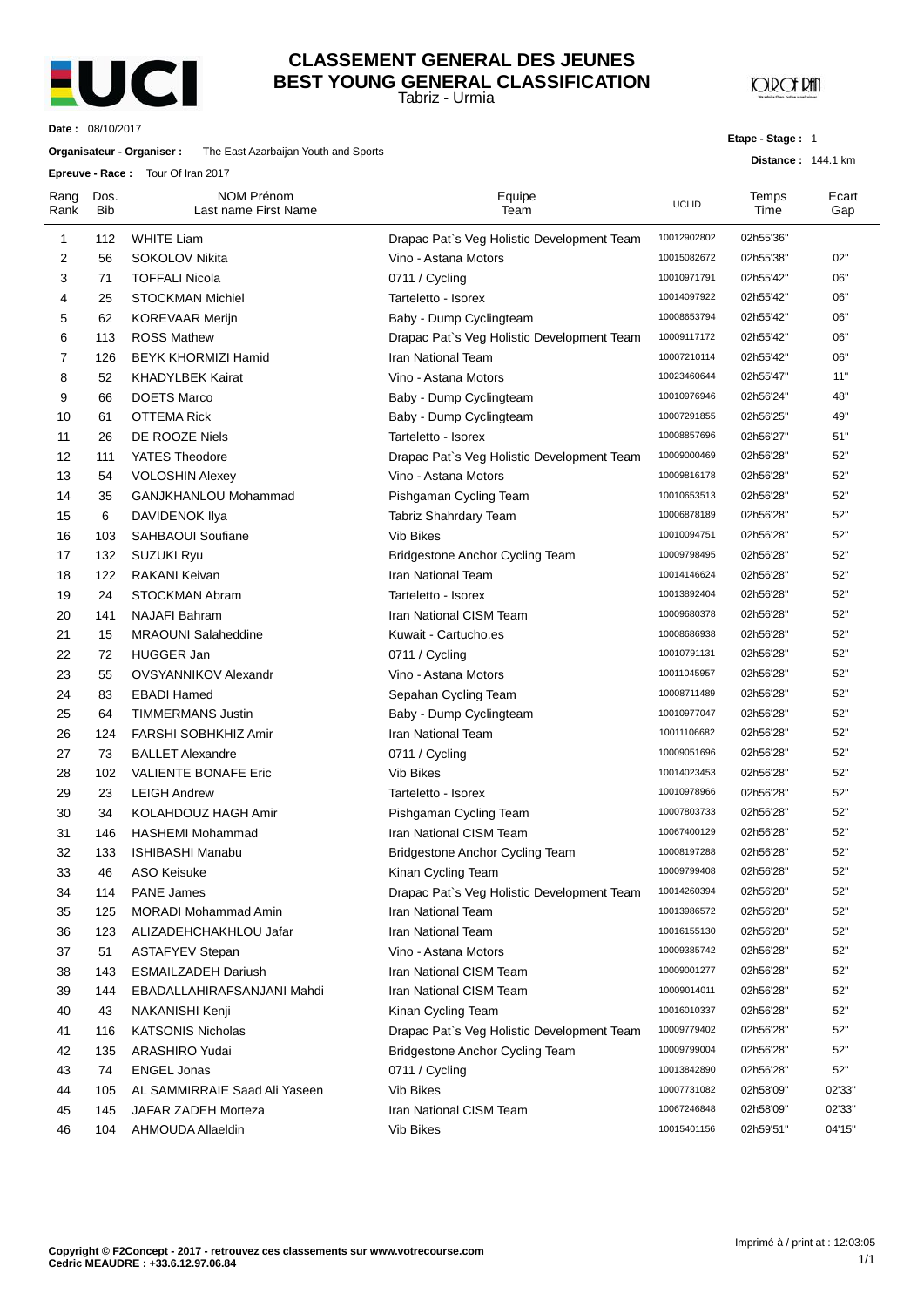

# **CLASSEMENT PAR EQUIPE - TEAM CLASSIFICATION**

Tabriz - Urmia

# **JOIR OF RATI**

**Etape - Stage :** 1

**Date :** 08/10/2017

 $\overline{a}$ 

**Organisateur - Organiser :** The East Azarbaijan Youth and Sports

**Epreuve - Race :** Tour Of Iran 2017

## **Classement de l'étape - Stage classification Classement général - Général classification**

| Rg<br>Rk          | Equipe<br>Team                                                | Temps<br>Time | Ecart<br>Gap |
|-------------------|---------------------------------------------------------------|---------------|--------------|
| 1                 | Vino - Astana Motors<br>$56 - 53 - 52$                        | 08h47'11"     |              |
| 2                 | Drapac Pat's Veg Holistic Development Team<br>112 - 113 - 111 | 08h47'52"     | 41"          |
| 3                 | Baby - Dump Cyclingteam<br>$63 - 62 - 66$                     | 08h47'52"     | 41"          |
| 4                 | Tarteletto - Isorex<br>$25 - 22 - 24$                         | 08h48'38"     | 01'27"       |
| 5                 | Iran National Team<br>126 - 122 - 121                         | 08h48'38"     | 01'27"       |
| 6                 | 0711 / Cycling<br>$71 - 72 - 73$                              | 08h48'38"     | 01'27"       |
| 7                 | Kinan Cycling Team<br>$41 - 42 - 46$                          | 08h48'38"     | 01'27"       |
| 8                 | Sepahan Cycling Team<br>$81 - 84 - 85$                        | 08h49'24"     | 02'13"       |
| 9                 | <b>Vib Bikes</b><br>103 - 101 - 102                           | 08h49'24"     | 02'13"       |
| 10                | Pishgaman Cycling Team<br>$35 - 32 - 31$                      | 08h49'24"     | 02'13"       |
| 11                | Tabriz Shahrdary Team<br>$6 - 4 - 3$                          | 08h49'24"     | 02'13''      |
| $12 \overline{ }$ | Kuwait - Cartucho.es<br>$15 - 11 - 14$                        | 08h49'24"     | 02'13"       |
| 13                | Iran National CISM Team<br>141 - 146 - 142                    | 08h49'24"     | 02'13"       |
| 14                | Bridgestone Anchor Cycling Team<br>132 - 133 - 134            | 08h49'24"     | 02'13"       |

| Rg<br>Rk | Equipe<br>Team                             | Temps<br>Time | Ecart<br>Gap |
|----------|--------------------------------------------|---------------|--------------|
| 1        | Vino - Astana Motors                       | 08h47'11"     |              |
| 2        | Drapac Pat's Veg Holistic Development Team | 08h47'52"     | 41"          |
| 3        | Baby - Dump Cyclingteam                    | 08h47'52"     | 41"          |
| 4        | Tarteletto - Isorex                        | 08h48'38"     | 01'27"       |
| 5        | <b>Iran National Team</b>                  | 08h48'38"     | 01'27"       |
| 6        | 0711 / Cycling                             | 08h48'38"     | 01'27"       |
| 7        | Kinan Cycling Team                         | 08h48'38"     | 01'27"       |
| 8        | Sepahan Cycling Team                       | 08h49'24"     | 02'13"       |
| 9        | <b>Vib Bikes</b>                           | 08h49'24"     | 02'13"       |
| 10       | Pishgaman Cycling Team                     | 08h49'24"     | 02'13"       |
| 11       | Tabriz Shahrdary Team                      | 08h49'24"     | 02'13"       |
| 12       | Kuwait - Cartucho.es                       | 08h49'24"     | 02'13"       |
| 13       | Iran National CISM Team                    | 08h49'24"     | 02'13"       |
| 14       | <b>Bridgestone Anchor Cycling Team</b>     | 08h49'24"     | 02'13"       |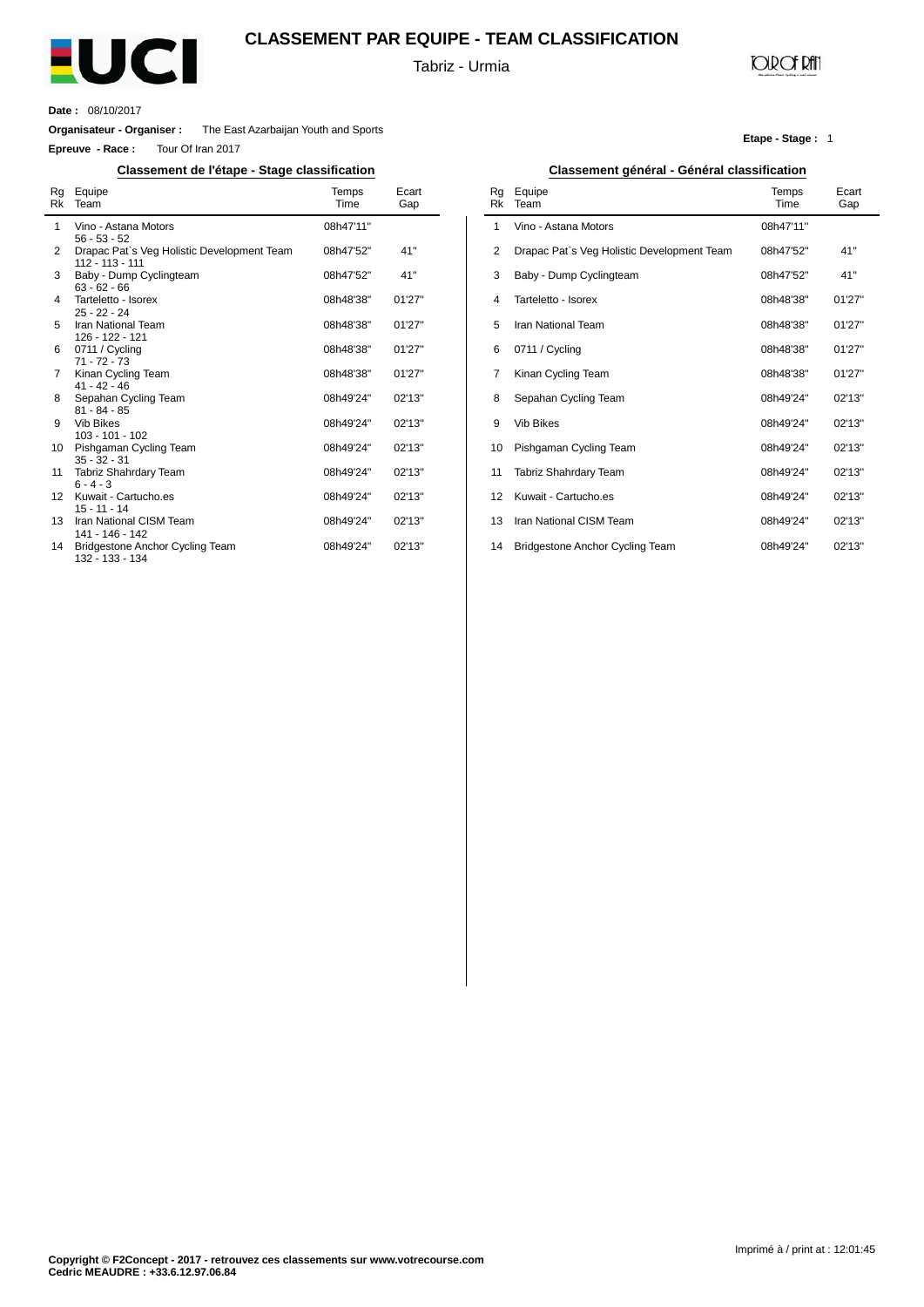Tour Of Iran 2017 Du 08/10/17 au 13/10/17

**Communique N°1 (étape/Stage : Tabriz - Urmia)**

# **RAS**

Epreuve organisée par : The East Azarbaijan Youth and Sports Organisation

Imprimé à / print at : 12:03:53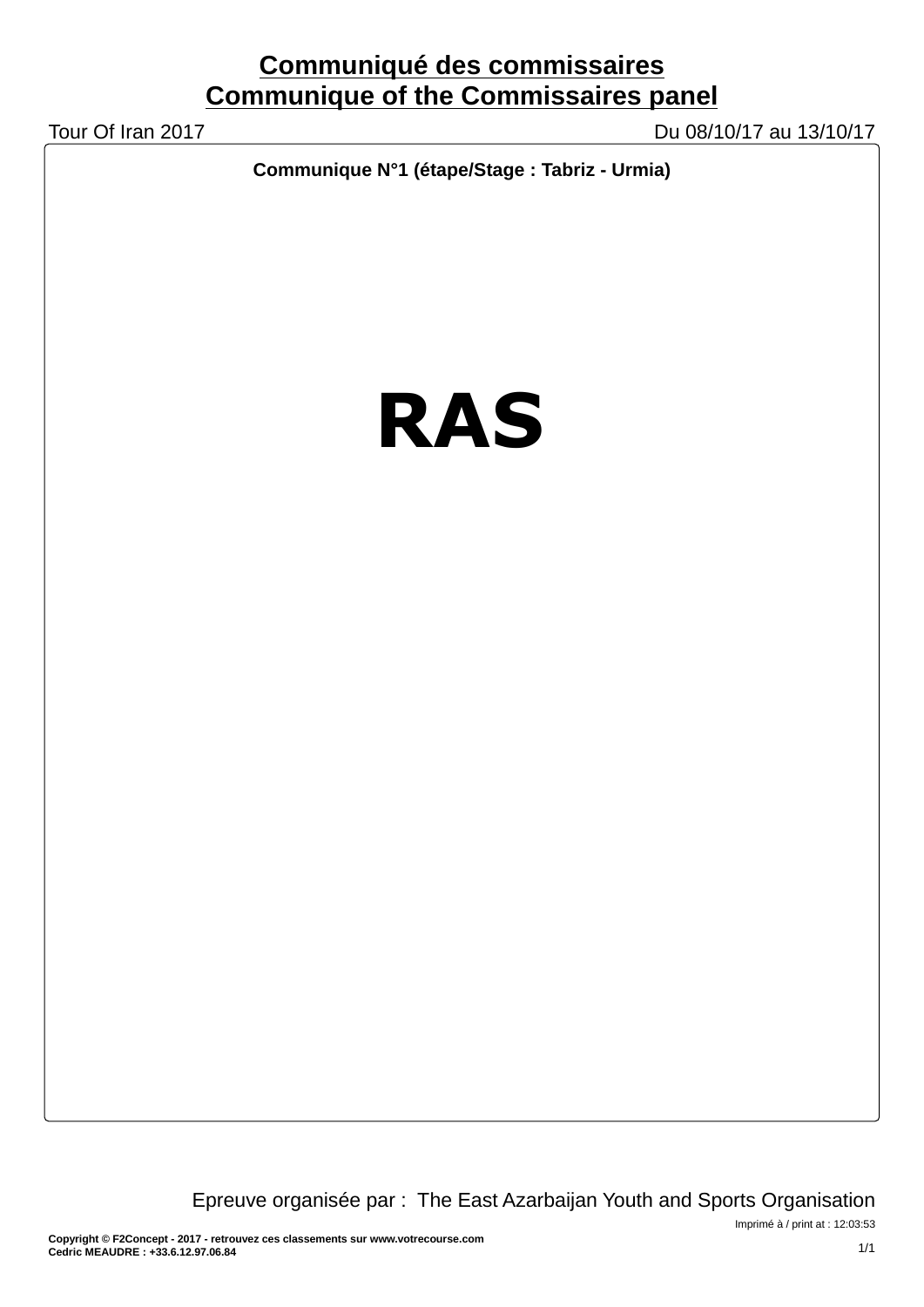## **PORTEURS DE MAILLOTS POUR L'ETAPE N°2 JERSEY WEARERS FOR STAGE 2**

**Epreuve - Race:** Tour Of Iran 2017 The East Azarbaijan Youth and Sports **Date :** 08/10/2017 **Organisateur - Organiser :**

## **Classement général au temps / General classification**

KERS Koos Jeroen - Baby - Dump Cyclingteam (63)

# **Classement général des GPM / Moutain classification**

Leader : MRAOUNI Salaheddine - Kuwait - Cartucho.es (15) Porteur / Wearer : MRAOUNI Salaheddine - Kuwait - Cartucho.es (15)

## **Classement général des sprints / Sprints classification**

Leader : DOETS Marco - Baby - Dump Cyclingteam (66) Porteur / Wearer : DOETS Marco - Baby - Dump Cyclingteam (66)

## **Classement général des jeunes / Best young classification**

Leader : WHITE Liam - Drapac Pat`s Veg Holistic Development Team (112) Porteur / Wearer : WHITE Liam - Drapac Pat`s Veg Holistic Development Team (112)

## **Classement général par équipe / Team classification**

Vino - Astana Motors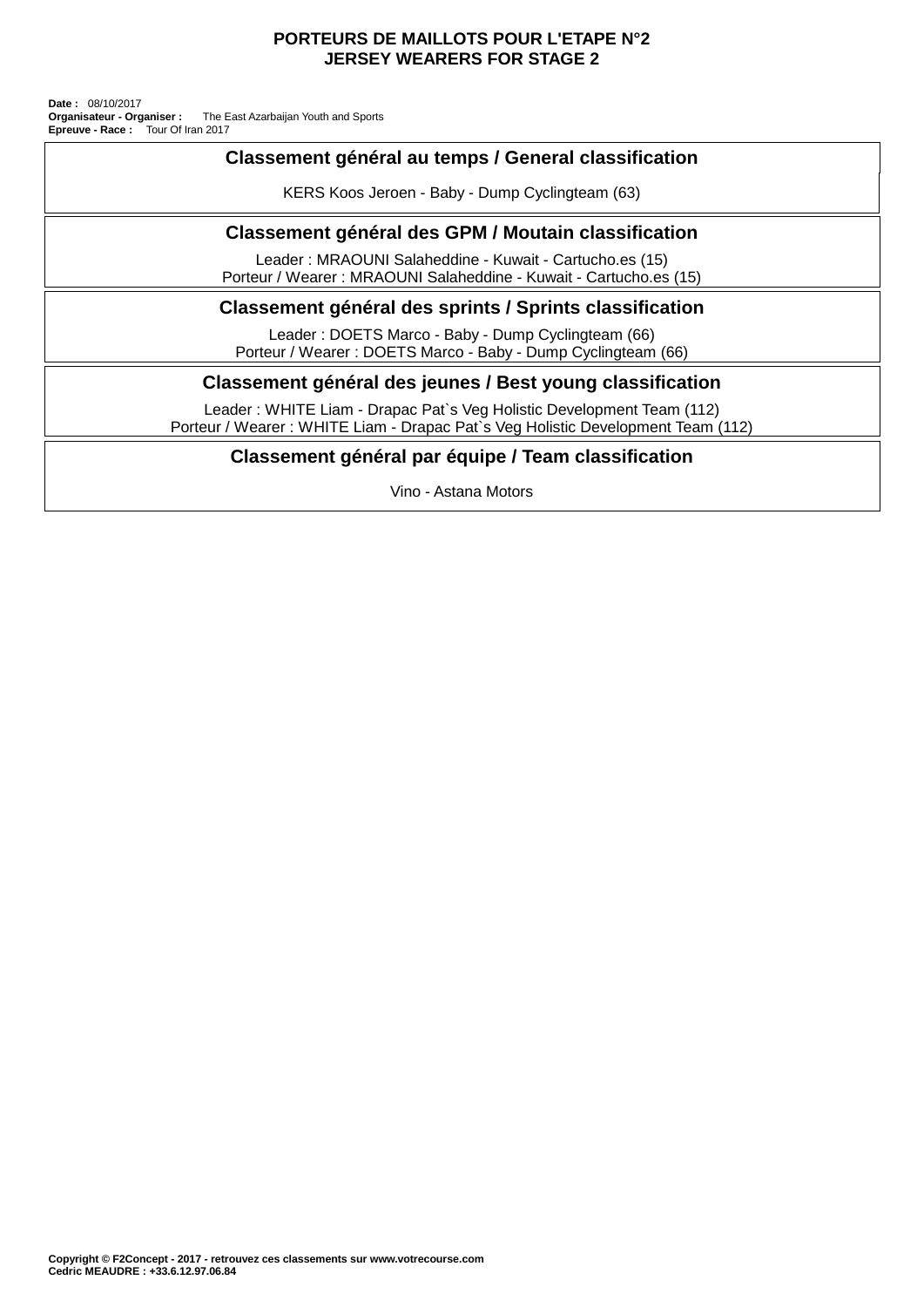# **ORDRE DES VOITURES POUR L'ETAPE N° 2 CONVOY ORDER FOR STAGE 2**

Urmia - Aras Free Zone

09/10/2017 **Date :**

The East Azarbaijan Youth and Sports **Organisateur - Organiseur :**

Tour Of Iran 2017 **Epreuve - Race :**

| Rang<br>Rank | Equipe<br>Team                             |  |  |  |  |  |
|--------------|--------------------------------------------|--|--|--|--|--|
| 1            | Baby - Dump Cyclingteam                    |  |  |  |  |  |
| 2            | Drapac Pat's Veg Holistic Development Team |  |  |  |  |  |
| 3            | Vino - Astana Motors                       |  |  |  |  |  |
| 4            | 0711 / Cycling                             |  |  |  |  |  |
| 5            | Tarteletto - Isorex                        |  |  |  |  |  |
| 6            | Kinan Cycling Team                         |  |  |  |  |  |
| 7            | Iran National Team                         |  |  |  |  |  |
| 8            | Sepahan Cycling Team                       |  |  |  |  |  |
| 9            | Pishgaman Cycling Team                     |  |  |  |  |  |
| 10           | <b>Tabriz Shahrdary Team</b>               |  |  |  |  |  |
| 11           | Vib Bikes                                  |  |  |  |  |  |
| 12           | Bridgestone Anchor Cycling Team            |  |  |  |  |  |
| 13           | Iran National CISM Team                    |  |  |  |  |  |
| 14           | Kuwait - Cartucho.es                       |  |  |  |  |  |